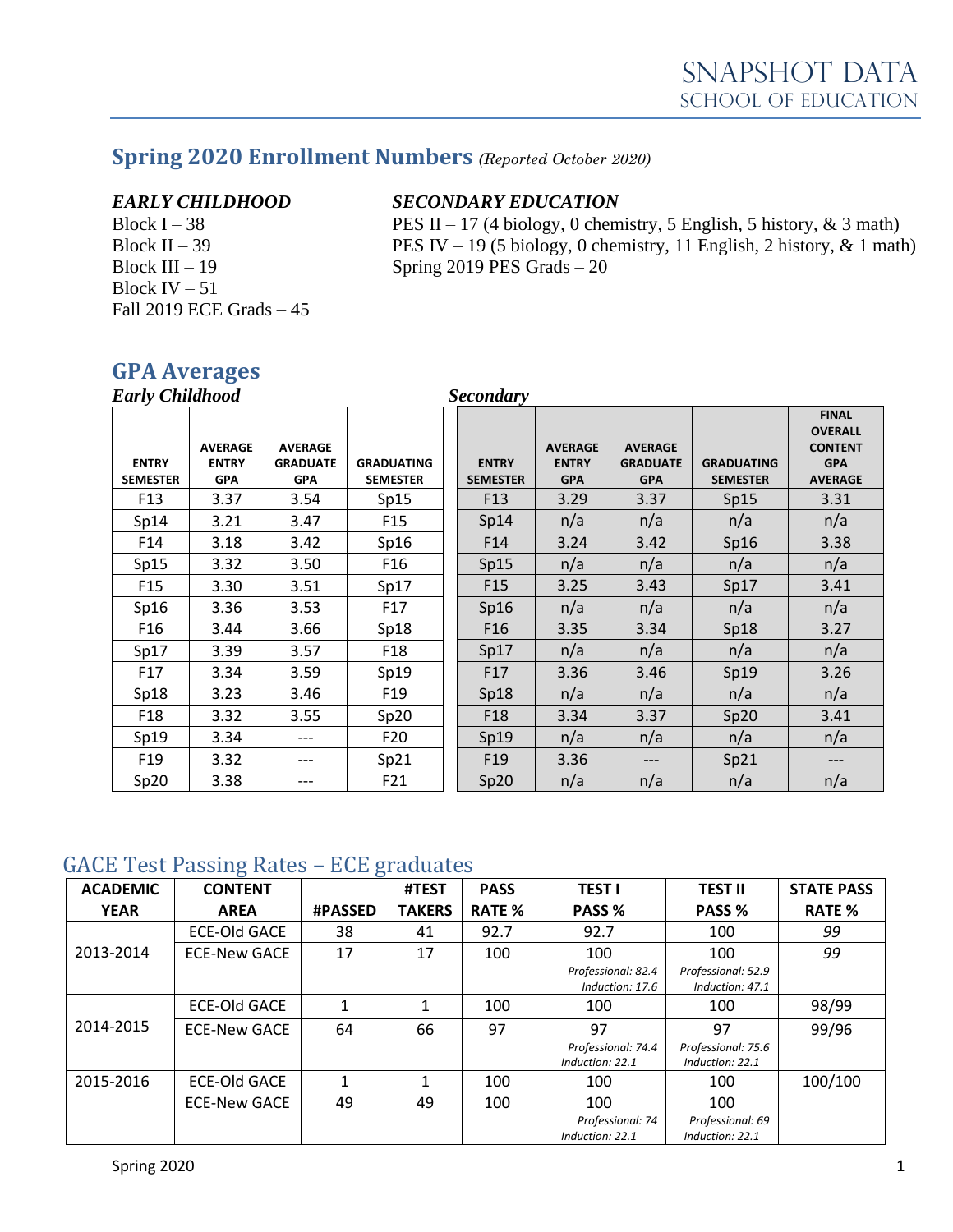| 2016-2017           | ECE-New GACE        | 61 | 61 | 100  | 100                                   | 100                                   |         |
|---------------------|---------------------|----|----|------|---------------------------------------|---------------------------------------|---------|
|                     |                     |    |    |      | Professional: 88.5<br>Induction: 11.5 | Professional: 72.1<br>Induction: 27.9 | 100/100 |
| 2017-2018           | ECE-New GACE        | 60 | 60 | 100  | 100                                   | 100                                   |         |
|                     |                     |    |    |      | Professional: 86.7                    | Professional: 68.3                    | 100/100 |
|                     |                     |    |    |      | Induction: 13.3                       | Induction: 31.3                       |         |
| 2018-2019           | ECE-New GACE        | 87 | 88 | 98.9 | 98.9                                  | 98.9                                  |         |
|                     |                     |    |    |      | Professional: 75                      | Professional: 69                      | 100/100 |
|                     |                     |    |    |      | Induction: 25                         | Induction: 31                         |         |
| Fall 2019           | <b>ECE-New GACE</b> | 48 | 48 | 100  | 100                                   | 100                                   |         |
| *unofficial results |                     |    |    |      | Professional: 79.2                    | Professional: 68.8                    | 100/100 |
|                     |                     |    |    |      | Induction: 20.85                      | Induction: 31.3                       |         |

*Old & new GACE minimum passing score: 220 New GACE only:* ➢*Induction level: Scores of 220-249* ➢*Professional level: Score of 250+*

## **GACE Test Passing Rates - Secondary graduates**

*GACE test passing rates for secondary education students are not disaggregated to protect the anonymity of individual test takers.*

## **GACE – Students Earning Professional Level at Graduation**

*(Passing both Test I & II at professional level)*

| <b>Fall 2019</b>                        |      |  |  |  |  |
|-----------------------------------------|------|--|--|--|--|
| ECE                                     | PES* |  |  |  |  |
| 42 of 47                                | n/a  |  |  |  |  |
| 89.4%                                   |      |  |  |  |  |
| *PES graduates in spring semester only. |      |  |  |  |  |

#### **Certification**

| A/Y 2017-2017            |  | $A/Y$ 2017-2018 |     | A/Y 2018-2019 |       | A/Y 2019-2020 |       |
|--------------------------|--|-----------------|-----|---------------|-------|---------------|-------|
| <b>ECE</b> $n=61$   100% |  | ECE $n=61$      | 94% | ECE $n=84$    | 98.8% | ECE $n=94$    | 95.7% |
| <b>PES</b> $n=15$   87%  |  | PES $n=18$      | 89% | PES $n=18$    | 90%   | PES $n=19$    | 94.7% |

#### **Reported Job Placement Rates** *(in teaching-related field)*

|                   | <b>Early Childhood</b> |                        |                     |
|-------------------|------------------------|------------------------|---------------------|
|                   | <b>Education Grads</b> | <b>Secondary Grads</b> |                     |
| <b>Graduation</b> | (ECE) Placement        | (PES) Placement        | <b>Updated</b>      |
| <b>Term</b>       | Rate                   | Rate                   | (since last report) |
| Fall 2013         | 52%                    | n/a                    |                     |
| Spring 2014       | 84%                    | 94%*                   |                     |
| Fall 2014         | 57%                    | n/a                    |                     |
| Spring 2015       | 51%                    | 56%                    |                     |
| Fall 2015         | 83%                    | n/a                    |                     |
| Spring 2016       | 86%                    | 92%                    |                     |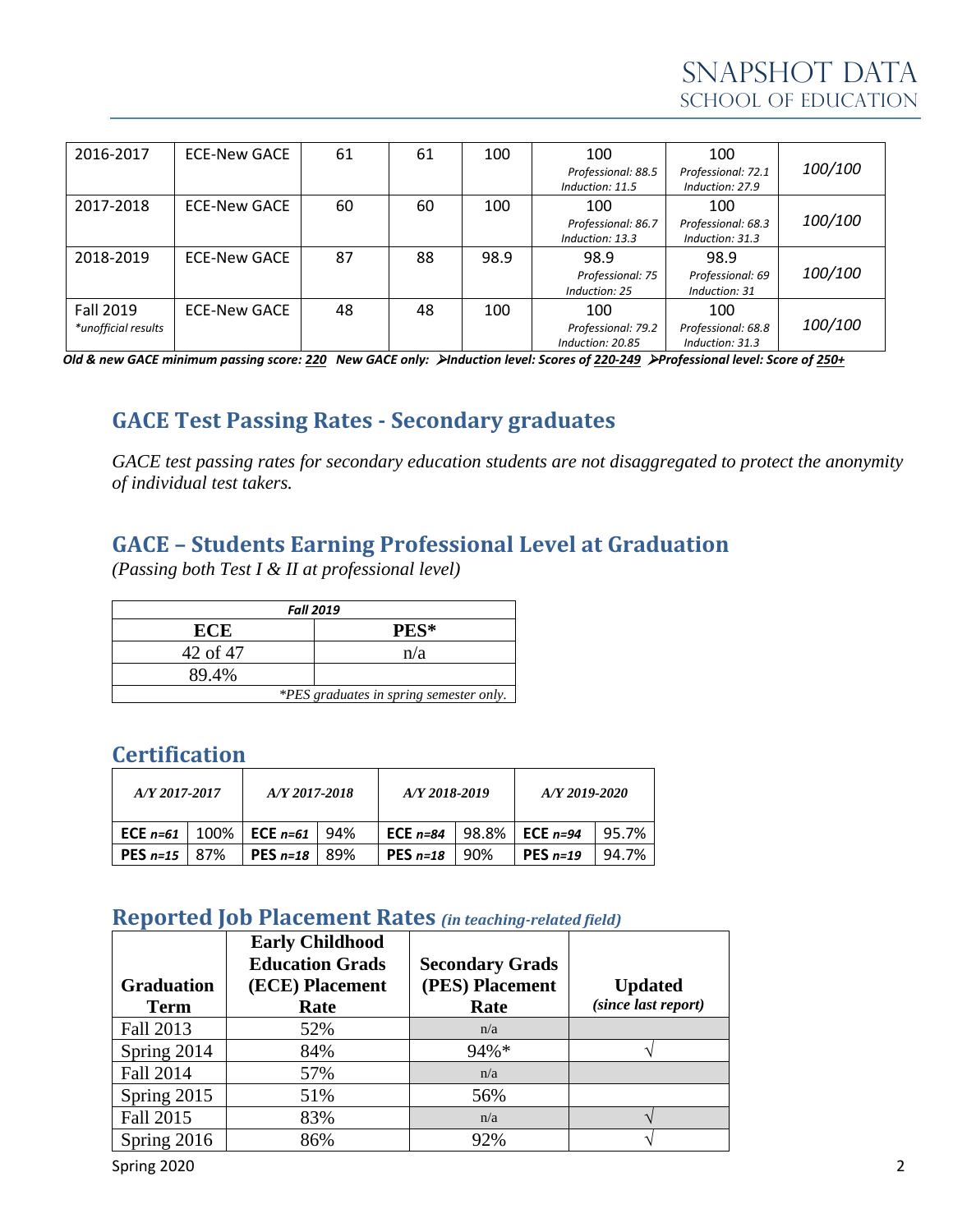| Fall 2016        | 96%       | n/a |  |
|------------------|-----------|-----|--|
| Spring 2017      | 97%       | 87% |  |
| Fall 2017        | 100%      | n/a |  |
| Spring 2018      | 94%       | 76% |  |
| <b>Fall 2018</b> | 78%       | n/a |  |
| Spring 2019      | 77%       | 83% |  |
| <b>Fall 2019</b> | $17\%$ ** | n/a |  |

\* Change due to deceased graduate. \*\* Only self-report available.

## **Survey of Induction Teachers Results**

*Received once annually, the results shown below are the same as reported in Fall 2019 Snapshot Data.* **4= Strongly Agree 3= Agree 2= Disagree 1= Strongly Disagree**

- 2019 (2018 Graduates) *n=22*
	- o Inductee overall averages ranged from 0.86 to 4.00
	- o Area where inductee teachers feel **least** confident:
		- Engage learners in monitoring their own progress *(avg. 3.05)*
	- o Area where the inductee teachers feel **most** confident:
		- Understand how individual differences and diverse cultures impact student learning and classroom environments and use that information to design and deliver instruction *(avg. 3.59)*

## **Survey of Employers of Induction Teachers Results**

*Received once annually, the results shown below are the same as reported in Fall 2019 Snapshot Data.* **4= Strongly Agree 3= Agree 2= Disagree 1= Strongly Disagree**

- 2019 (2018 Graduates) *n=37 employers*
	- o Inductee employer overall averages ranged from 1.12 to 4.00
	- o Areas employers feel **least** confident with inductee teachers' abilities include:
		- Plans and delivers differentiated instruction using a wide range of evidence-based instructional strategies, resources, and technological tools to meet the diverse learning needs of: Gifted Students *(avg. 2.27)* as well as Students with Disabilities *(2.62)*
		- Engaging learners in monitoring their own progress (2.86)
		- Promoting students' responsible use of interactive technologies *(2.78)*
		- Seeking appropriate ways to integrate technology to support assessment practice and to assess learner needs. *(2.97)*
	- o Areas where the employers feel **most** confident with inductee teachers' abilities include:
		- Works collaboratively with colleagues and other professionals *(avg. 3.43)*

Understands, upholds, and follows professional ethics, policies, and legal codes of conduct *avg. 3.51)*

# **Early Childhood Education (ECE) Graduate Completers' Survey Results Fall 2019**

**45 of 47 respondents**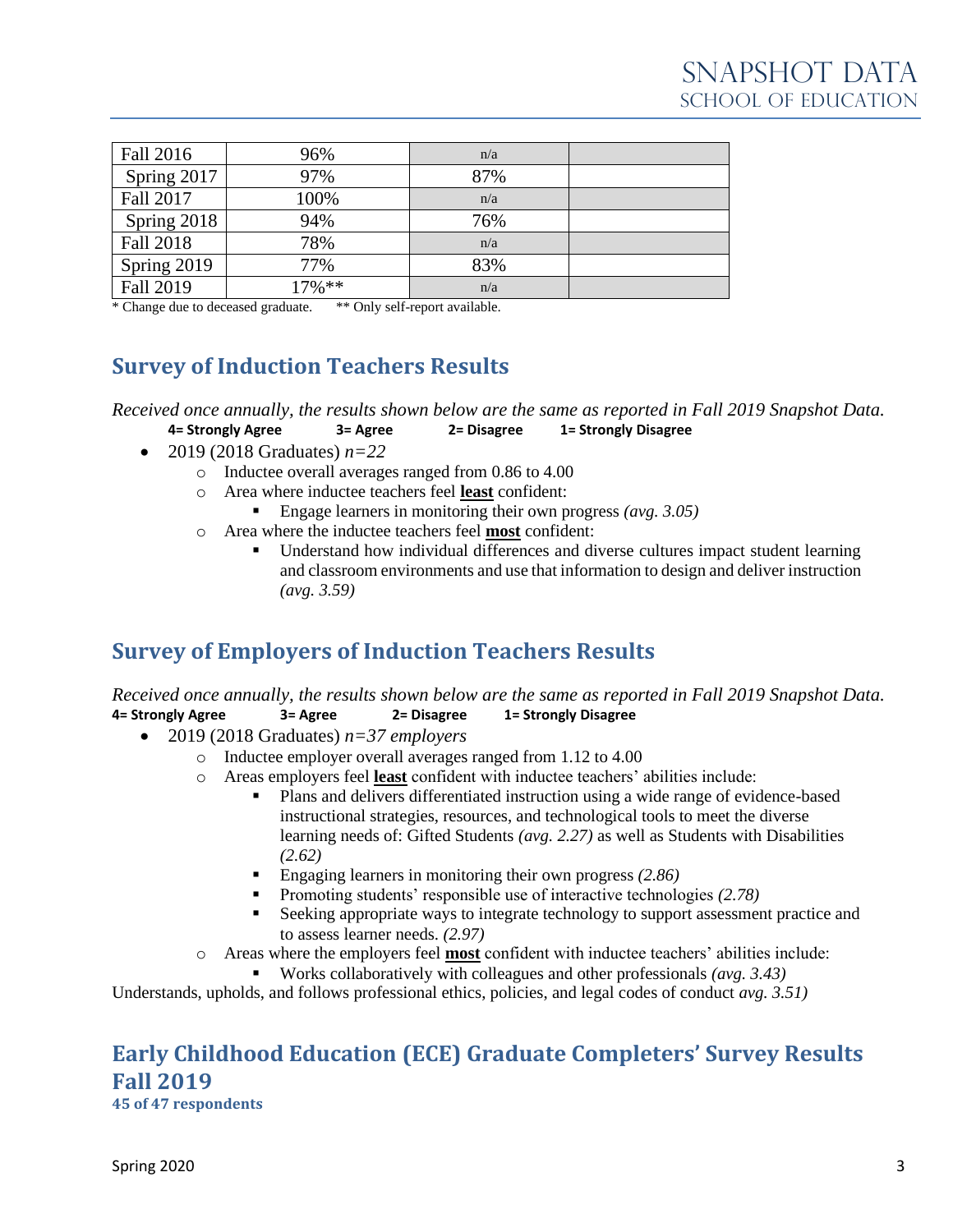- **92.9%** responded positively (strongly agree/agree) to the **Content and Curriculum** survey statements.
	- o *Graduates were most confident (95%)*
		- ✓ *in being prepared to demonstrate broad, current, and specialized knowledge in their field(s)*
		- ✓ *in their plans to stay current in their field(s) of expertise as an engaged learner*
	- o *Graduates were least positive (89%)*
		- ➢ *that their field placement helped them gain the expertise in content and curriculum*
	- ❖ *16.2% increase from Spring 2019 (76.7%)*
	- ❖ *6.2% increase from Fall 2018 (86.7%)*
- **93.9%** responded positively (strongly agree/agree) to the **Knowledge of Students, Teaching and Learning** survey statements.
	- o *Graduates were most confident (96%) in*
		- ✓ *in their plans to use the best professional practices to meet the needs of diverse learners*
		- ✓ *in their understanding of how factors in environment inside and outside of school may influence students' lives and learning*
		- ✓ *in their plans to establish respectful and productive relations with families and communities to support student learning*
		- ✓ *that their field placement helped them gain the expertise in knowledge of students, teaching, and learning*
	- o *Graduates were least positive (85%)*
		- ➢ *in their ability to work with students identified as needing special education services*
	- ❖ *16.2% increase from Spring 2019 (76.7%)*
	- ❖ *4.93% increase from Fall 2018 (89%)*
- **93%** responded positively (strongly agree/agree) to the **Learning Environments** survey statements.
	- o *Graduates were most confident (96%).*
		- ✓ *in their ability to create learning environments that focus on engaging all students in learning, collaboratively and individually*
		- ✓ *in being able to manage time, space, activities, technology, and other resources to provide active and equitable engagement of diverse students and adults in productive tasks*
	- o *Graduates were least confident (89%).*
		- ➢ *in their ability to use knowledge of students' unique cultures, experiences, and communities to sustain culturally responsive classrooms and schools*
	- ❖ *16.5% increase from Spring 2019 (76.5%)*
	- ❖ *6% increase from Fall 2018 (87%)*
- **93%** responded positively (strongly agree/agree) to the **Classroom, Program, and School-wide Assessment** survey statements.
	- o *Graduates were most confident (95%).*
		- ✓ *in their plans to use resources including available technology to keep accurate and up-todate records*
	- o *Graduates were least confident (88%).*
		- ➢ *in their ability to use assessment data to communicate knowledgeably and responsibly to students, parents, community, and school personnel*
	- ❖ *17.7% increase from Spring 2019 (75.3%)*
	- ❖ *4.7% increase from Fall 2018 (83.3%)*